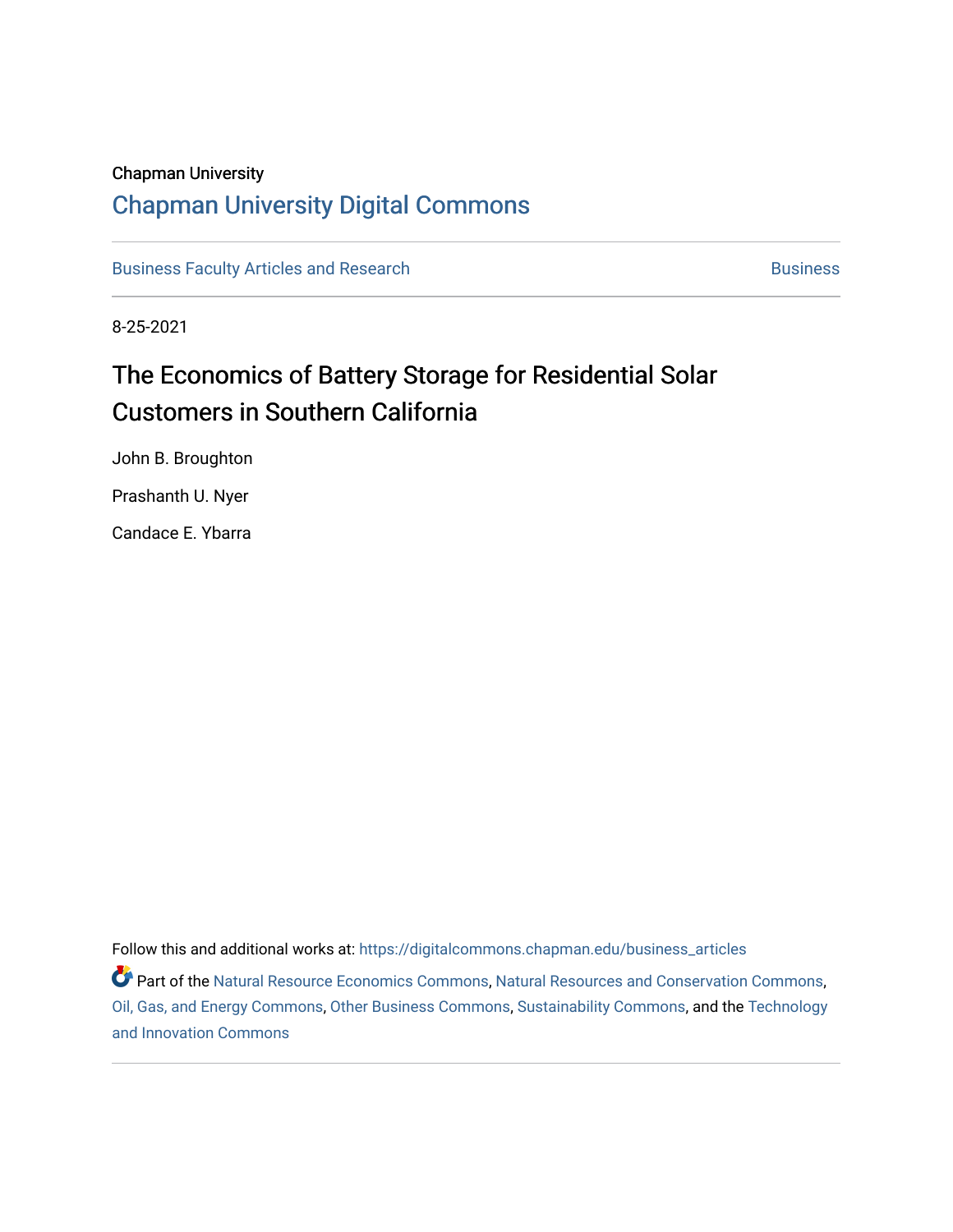### The Economics of Battery Storage for Residential Solar Customers in Southern California

#### **Comments**

This article was originally published in American Journal of Industrial and Business Management, volume 11, issue 8, in 2021. <https://doi.org/10.4236/ajibm.2021.118056>

#### Creative Commons License



This work is licensed under a [Creative Commons Attribution 4.0 License](https://creativecommons.org/licenses/by/4.0/).

#### Copyright

The author(s) and Scientific Research Publishing Inc.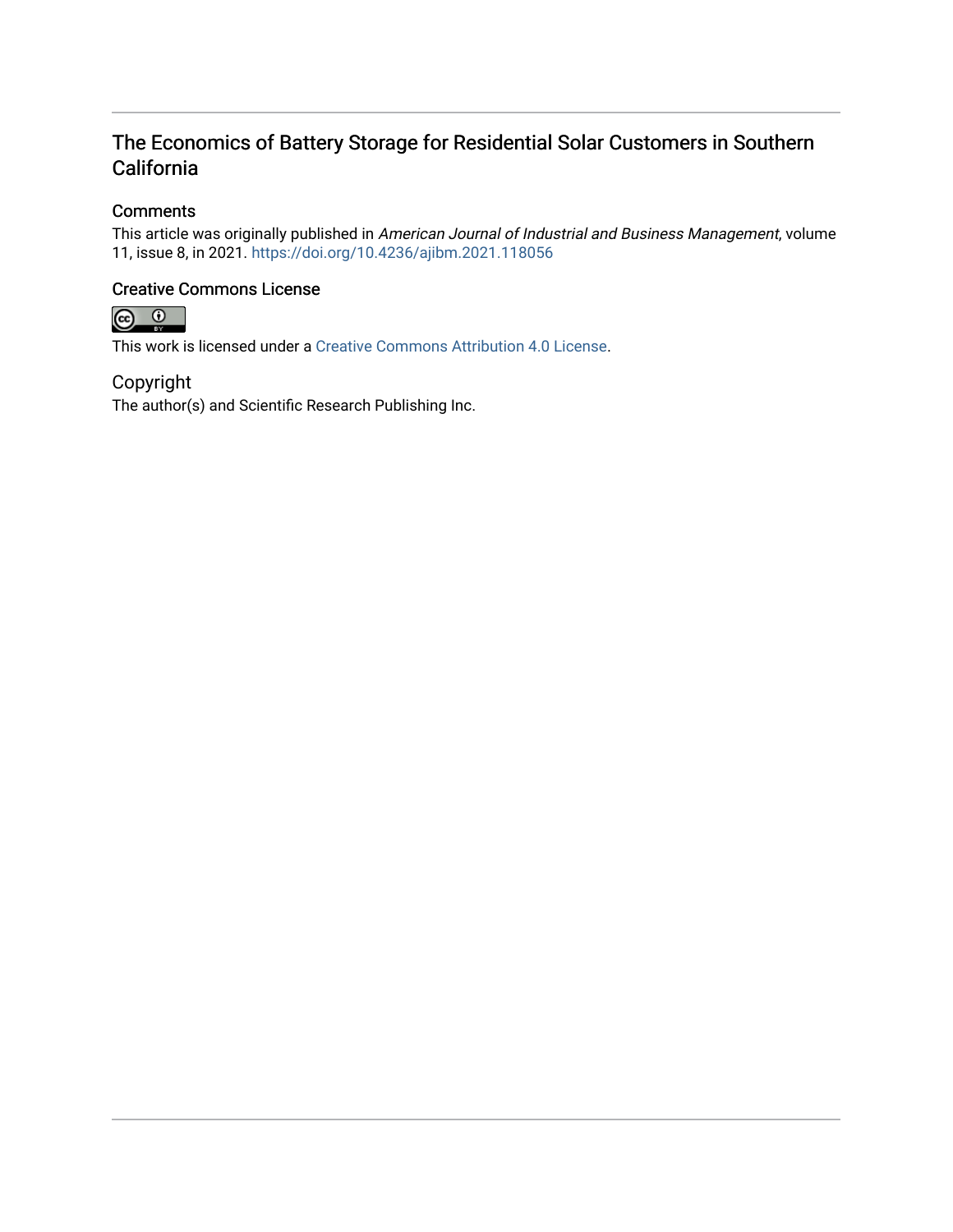

# **The Economics of Battery Storage for Residential Solar Customers in Southern California**

#### **John B. Broughton, Prashanth U. Nyer\*, Candace E. Ybarra**

Argyros School of Business & Economics, Chapman University, Orange, CA, USA Email: broughto@chapman.edu, \*nyer@chapman.edu, cybarra@chapman.edu

How to cite this paper: Broughton, J. B., Nyer, P. U., & Ybarra, C. E. (2021). The Economics of Battery Storage for Residential Solar Customers in Southern California. American Journal of Industrial and Business Management, 11, 924-932. <https://doi.org/10.4236/ajibm.2021.118056>

Received: July 21, 2021 Accepted: August 22, 2021 Published: August 25, 2021

Copyright © 2021 by author(s) and Scientific Research Publishing Inc. This work is licensed under the Creative Commons Attribution International License (CC BY 4.0).

<http://creativecommons.org/licenses/by/4.0/>  $\odot$ Open Access $\sqrt{cc}$ 

#### **Abstract**

Battery storage coupled with solar panels became a consideration after the original net metering program in California (NEM 1.0) ended and gave way to the current net metering program (NEM 2.0). Under NEM 2.0, battery storage gives customers under time-of-use (TOU) rate plans the ability to store the excess electrical energy generated by their panels during sunlight hours (when electricity usage and resale rates are low) and then use that energy in the evening when rates are significantly higher. This reduces the amount of expensive electricity that the customer would have to purchase from the grid. It is widely expected that the current net metering program in California will be replaced by a more restrictive and much less financially attractive program when NEM 3.0 goes into effect in early 2022. The impending introduction of NEM 3.0 has accelerated the rate at which homeowners are installing solar panel arrays and battery storage. In this paper we examine the economics of installing battery storage for residential customers and examine whether battery storage makes financial sense. We use public data to model the electricity bills for an average sized residential customer in southern California and examine how much money this customer can save using battery storage under the current rate plans.

#### **Keywords**

Solar Panels, Battery, Powerwall, Net Metering, NEM, Rate Plan, Tariff, Time of Use, Savings, California

#### **1. Introduction**

Starting in 2017, there has been a sharp increase in the number of residential \*Corresponding author.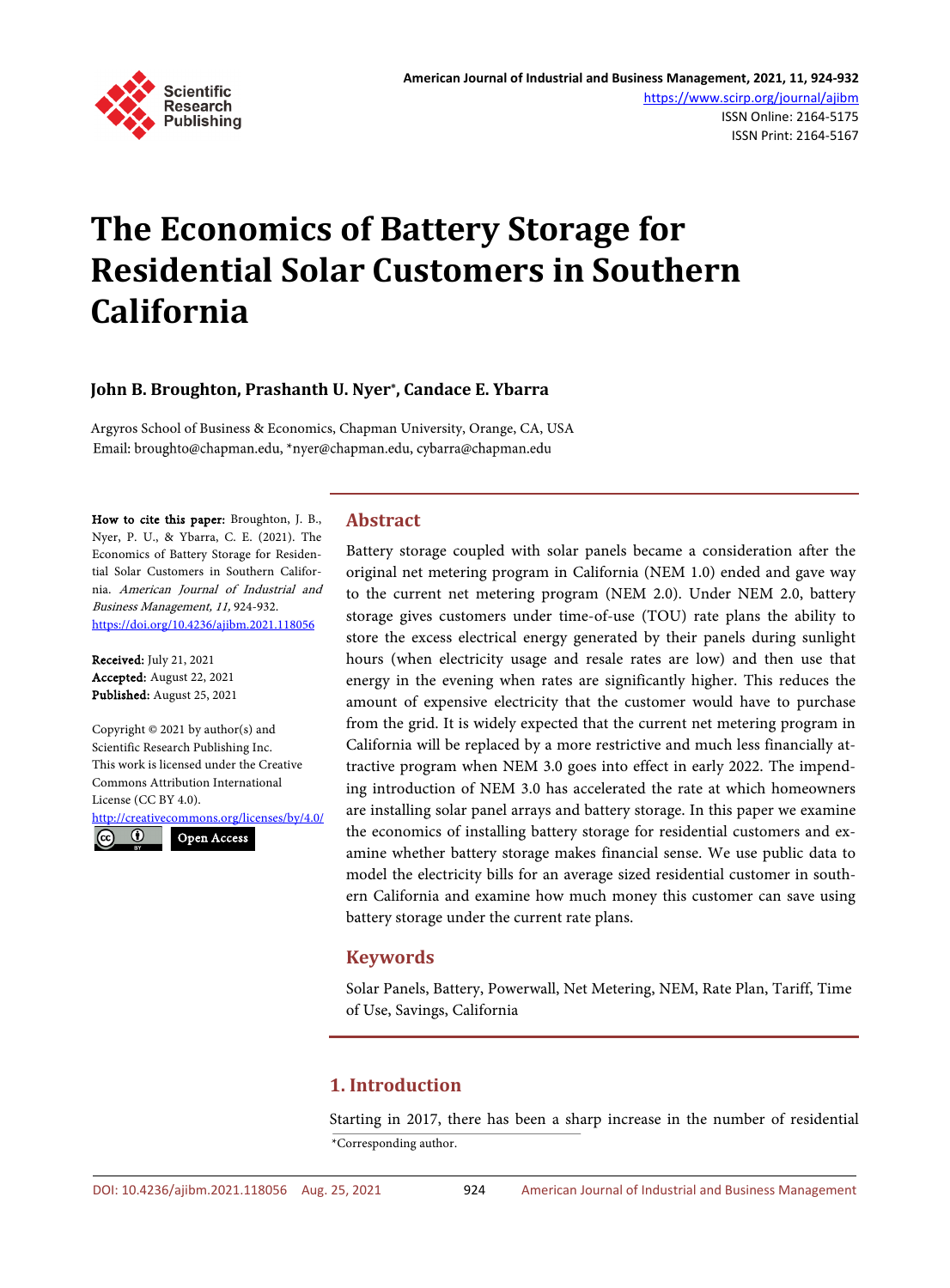customers in California coupling battery storage with their new or existing solar panel systems (se[e Figure 1\)](#page-3-0). The timing of this surge can be partly attributed to the availability of affordable, maintenance free Lithium-ion based battery technology from Tesla and its competitors. Tesla's Powerwall was first available in May 2015 with production volumes ramping up in the following months. Another factor that could have contributed to the sharp uptick in battery installations starting in 2017 was the ending of the original net metering program. The relevance of battery storage, and how it could potentially help customers save on their electricity bills, and thus the contribution of this research, can be appreciated only with some understanding of how net metering works.

California is one of several states with a net metering program for customers who have solar panel installations. The net metering program that a customer is enrolled in specifies how the customer will be compensated for excess solar generated electricity that the customer exports to the grid during sunlight hours. The first net metering program (NEM 1.0) was available to customers who went solar up to 2016-2017. The exact date on which NEM 1.0 ended varied by the utility company, with San Diego Gas and Electric (SDG & E) ending NEM 1.0 in June 2016, Pacific Gas and Electric Company (PG & E) ending its program in November 2016, and Southern California Edison (SCE) ending its program in July 2017. Under NEM 1.0 solar customers were permitted to remain on a flat rate plan where one kiloWatt hour (kWh, a unit of electricity corresponding to the energy consumption of a 1000 watt device used for one hour) cost the same regardless of the time of day. Further, one kWh of excess solar energy exported to the grid during sunlight hours was compensated for at exactly the same rate that the customer paid for one kWh of electricity imported from the grid in the evening. Thus, under NEM 1.0, solar customers could treat the grid as an infinitely large and 100% efficient battery storage device. Customers who went solar under NEM 1.0 are grandfathered into that program for 20 years. [Nyer, Broughton](#page-10-0)  [and Ybarra \(2019\)](#page-10-0) found that it was very financially beneficial for customers to go solar under NEM 1.0.

NEM 2.0, which went into effect after NEM 1.0 ended, forced new solar customers into time of use (TOU) plans where electricity rates varied by time of

<span id="page-3-0"></span>

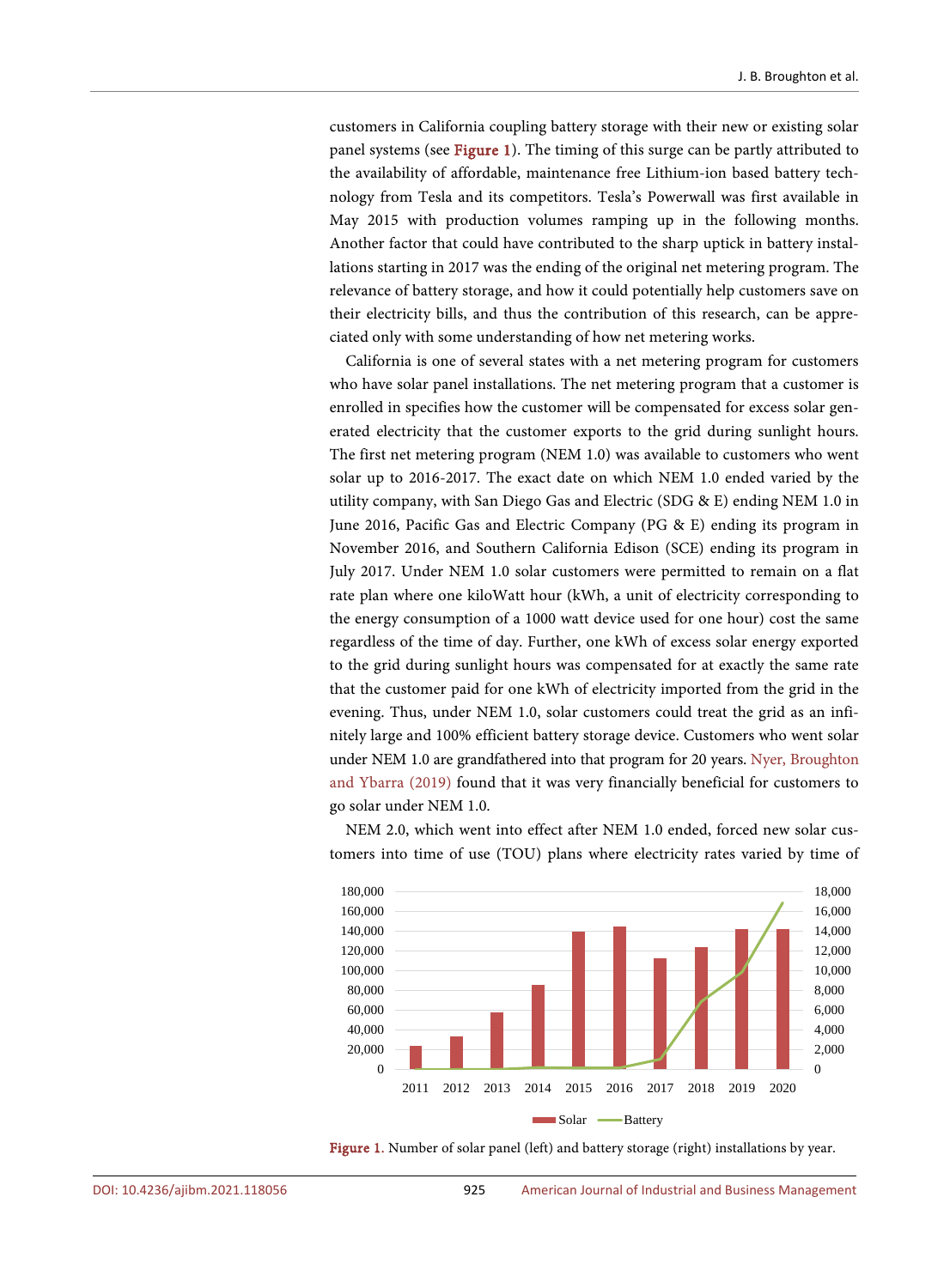day. Rates are typically low during peak sunlight hours and much higher during peak demand hours in the evening. For example, during the weekdays of July 2021, the rate for electricity for SCE customers on the TOU 4-9 plan was only \$0.27 per kWh between 8:00AM and 4:00PM, while the rate increased to \$0.43 per kWh between 4:00PM and 9:00PM. While solar customers under NEM 2.0 can export excess solar energy to the grid, they are compensated for the exports at much lower rates compared to the rates that the customers pay for electricity that they purchase from the grid in the evening hours when electricity demand is higher. In addition, NEM 2.0 introduced some additional fees to solar customers under this program. [Nyer, Ybarra and Broughton \(2019\)](#page-10-1) examined the economics of solar panel installations under the various rate plans available under NEM 1.0 and NEM 2.0 and concluded that while NEM 2.0 was not as financially attractive to customers as NEM 1.0, it still made financial sense for customers to go solar under NEM 2.0.

[Figure 1](#page-3-0) presents the number of residential solar panel and battery storage installations in the PG & E, SCE and SDGE service areas for 2011-2020. The data come from California Distributed Generation Statistics [\(Distributed Generation](#page-10-2)  [Interconnection Program Data, 2021\),](#page-10-2) a database authorized by the California Public Utilities Commission (CPUC). The column graph depicts the number of residential accounts getting solar panels installed (with the corresponding scale on the left), while the line graph shows the number of residential accounts getting battery storage installed (with the corresponding scale on the right.) The sharp drop in the number of solar installations (from 144,840 installations in 2016, to 112,570 in 2017) is likely due to the end of NEM 1.0 which undoubtedly incentivized customers who were considering a solar installation to accelerate the process and install the panels before NEM 1.0 ended (between June 2016 and July 2017 depending on the utility).

The end of NEM 1.0 also saw a sudden increase in battery installations. As we suggested previously, this could have been partly associated with increased battery availability and consumer awareness of maintenance free and relatively affordable Lithium-ion based batteries from Tesla and its competitors. It could also have been caused by the desire of customers on TOU plans to reduce electricity expenses by storing cheap solar electricity generated during sunlight hours (rather than selling it to the grid at a low price) and then using that energy later in the evening when the rates are significantly higher (and thus reducing the amount of expensive electricity purchased from the grid). However, does battery storage make financial sense considering only the ability to substitute solar generated electricity for expensive electricity purchased from the grid during evening hours? In this paper we examine the economics of battery storage under the current rate plans available to residential customers of SCE. The findings should also apply to customers of the other two California investor-owned utilities (IOU).

While the Tesla Powerwalls are the best-known residential battery storage solution, they are by no means the only battery storage system available to con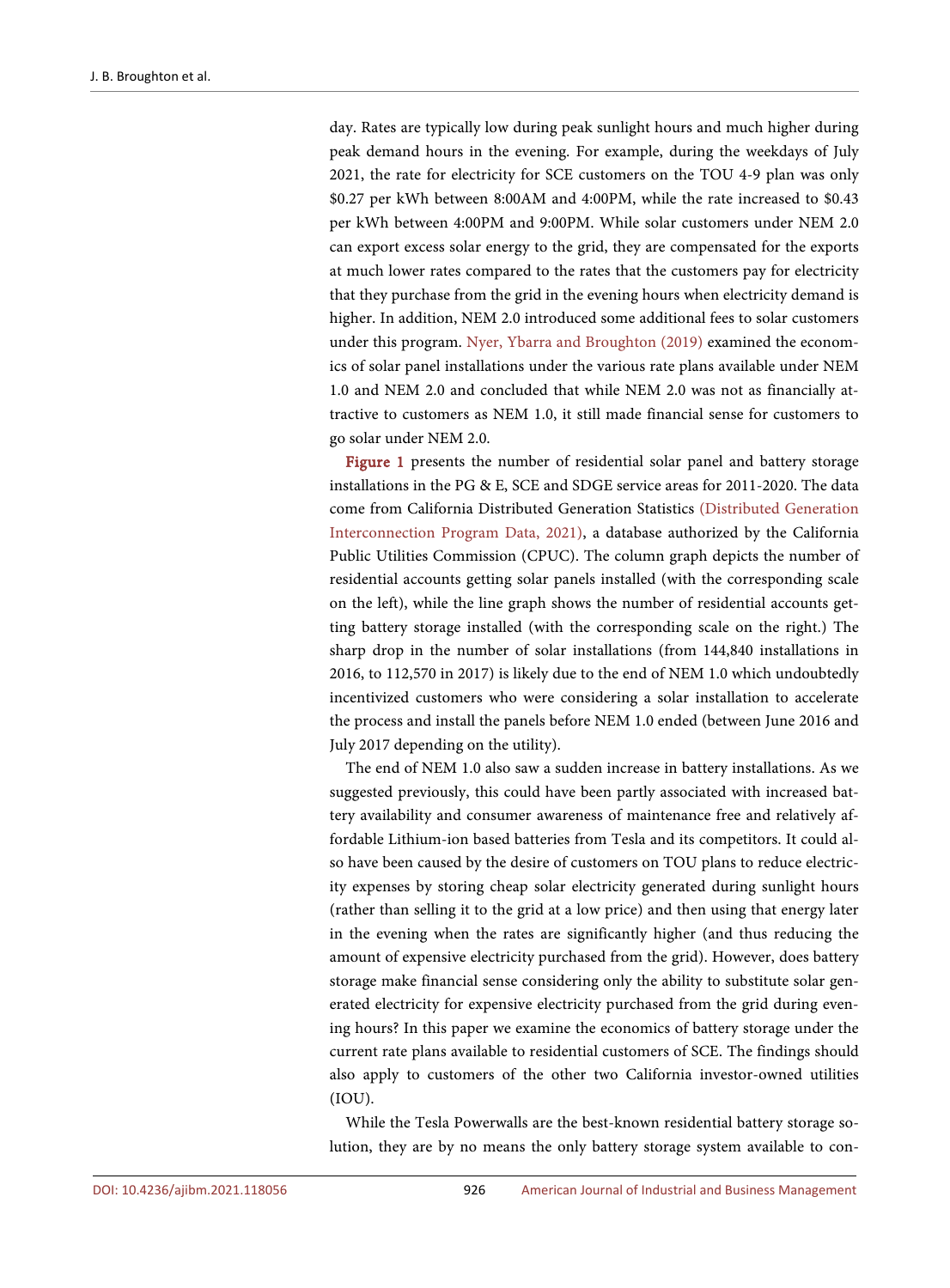sumers. LG, Enphase, sonnenCore and other businesses provide alternatives. However, on an installed cost per kWh, the Powerwall 2 offers a good value despite recent price hikes. While we will use a Tesla Powerwall 2 as the basis of our analysis, the broad findings should be applicable to other battery brands. The Tesla Powerwall 2 costs approximately \$13,200 including installation, which nets to \$9768 after the 26% federal tax credit. The battery has a usable energy capacity of 13.5 kWh, and a 90% round-trip efficiency. It carries a warranty of 10 year or 37.8 MWh throughput.

#### **2. Data**

We have estimated the annual electricity bills for a hypothetical Orange County based home located in ZIP code 92867 that uses 7411 kWh of electricity annually (the average annual residential electricity use per household for that ZIP code in 2018-2019 [\(Southern California Edison, 2021a\)\)](#page-10-3) under different current rate plans using the methodology established by Nyer et al., [\(Nyer, Ybarra,](#page-10-1) & [Broughton, 2019;](#page-10-1) [Nyer, Broughton,](#page-10-0) & Ybarra, 2019). To do this, we estimated the energy produced by the solar panels at this home during every hour of the year (based on data from PVWatts (https://pywatts.nrel.gov/), estimated the energy used by this home during every hour of the year (based on data from Southern California Edison), and thus estimated the net consumption of electricity for this customer for every hour during the year. Finally, we used the published rate plans from [Southern California Edison \(2021b\)](#page-10-4) to calculate the annual electricity bills. We separately report electricity bills with and without a solar panel array facing south designed to produce exactly 7411 kWh a year, and with and without one Tesla Powerwall 2 battery. Further, we estimate the electricity bills for four hypothetical load profiles (see [Figure 2](#page-5-0) for some of these load profiles.) The annual electricity consumption for all load profiles was set to 7411 kWh. The purpose of introducing multiple load profiles is to make the analysis and the conclusions more robust and generalizable. The four load profiles are described below.

<span id="page-5-0"></span>

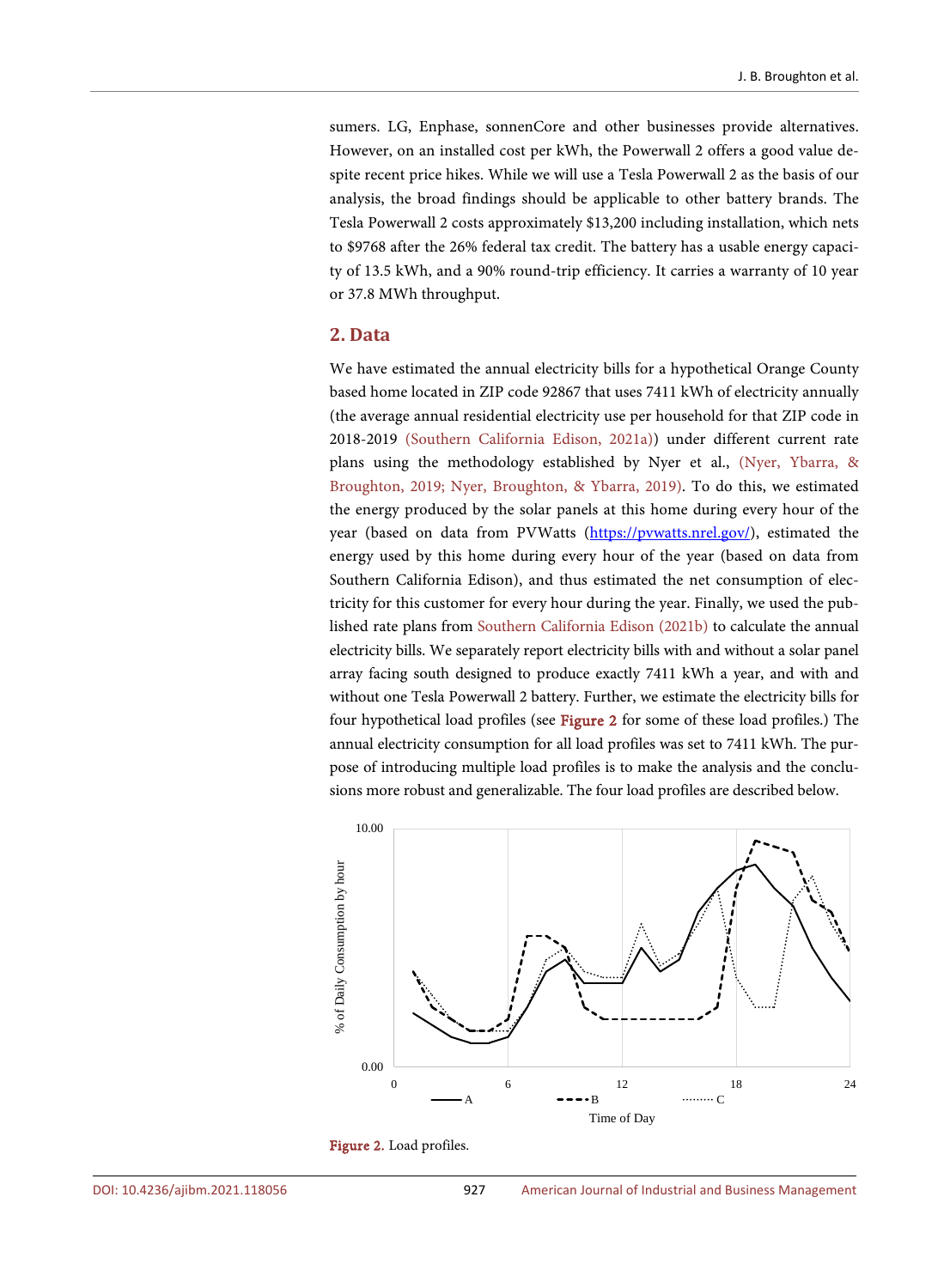A) Adults working from home. These households typically have someone home throughout the day. As such, during the summer months air-conditioners get turned on earlier in the afternoon. Once the house is cooled, the electrical load will be relatively lower during the later evening hours.

B) Adults working outside the home with no children. These homes will typically be unoccupied during the work-day and will see a sharp increase in electricity use in the early evening hours in summer when the residents return from work.

C) Adults working from home but away from 5PM to 8PM. These could be individuals who work from home and attend school or run errands in the evening. These households typically have a usage pattern similar to load profile A with the difference that the energy consumption is low between 5PM and 8PM.

D) Adults working outside the home with school aged children. School aged children tend to be home for part of the summer, and when in school they tend to return home earlier than their parents. Thus, during the summer months these homes tend to see their air-conditioners turned on earlier than the homes without children (load profile B above).

Some of the simulated load profiles (for the summer months) are shown in [Figure 2](#page-5-0) (the load profile for working adults with school-aged children has not been included to improve the legibility of the illustration.) While our simulations divided the year into three seasons (Summer, Winter and Spring/Fall), [Figure 2](#page-5-0) includes only the Summer load profiles to declutter the illustration.

#### **3. Findings**

[Table 1](#page-6-0) summarizes the annual electricity bills for the hypothetical home with and without solar panels, and with and without battery storage under the different current rate plans for the four load profiles (NEM 2.0 tariffs from 2020 were used). To reduce the number of scenarios that we examine, we assume that the solar panels are installed facing south and that the array is sized to exactly match the annual electricity consumption of the household of 7411 kWh (in other words the usage offset is 100%). In [Table 1,](#page-6-0) the notations B and NB refer to the annual electricity bills with and without battery storage, respectively. The TOU D Prime rate plan is available as an option for customers who have electric vehicles

<span id="page-6-0"></span>

|  |  |  |  |  |  |  |  |  |  |  |  |  |  |  | Table 1. Annual electricity bills for various rate plans with and without battery storage. |
|--|--|--|--|--|--|--|--|--|--|--|--|--|--|--|--------------------------------------------------------------------------------------------|
|--|--|--|--|--|--|--|--|--|--|--|--|--|--|--|--------------------------------------------------------------------------------------------|

| Load<br>Profile |                       |           | TOU 4-9 plan |           | TOU 5-8 plan |    |                                  |    | TOU D Prime plan |       |          |        |
|-----------------|-----------------------|-----------|--------------|-----------|--------------|----|----------------------------------|----|------------------|-------|----------|--------|
|                 | Solar panels No solar |           |              |           | Solar panels |    | No solar                         |    | Solar panels     |       | No solar |        |
|                 | B                     | <b>NB</b> | B            | <b>NB</b> | B            | NB | B                                | NB | R                | NB    | B        | NB     |
| A               | \$169                 |           | \$384 \$1836 |           |              |    | \$2082 \$198 \$465 \$1792 \$2378 |    | \$218            | \$649 | \$1487   | \$2054 |
| B               | \$208                 |           | \$418 \$1856 | \$2095    |              |    | \$255 \$545 \$1828 \$2137        |    | \$240            | \$660 | \$1487   | \$2045 |
| C               | \$179                 | \$279     | \$1822       | \$1975    |              |    | \$213 \$278 \$1781 \$1895        |    | \$218            | \$420 | \$1469   | \$1828 |
| D               | \$198                 | \$406     | \$1852       | \$2090    |              |    | \$238 \$496 \$1816 \$2099        |    | \$232            | \$649 | \$1486   | \$2040 |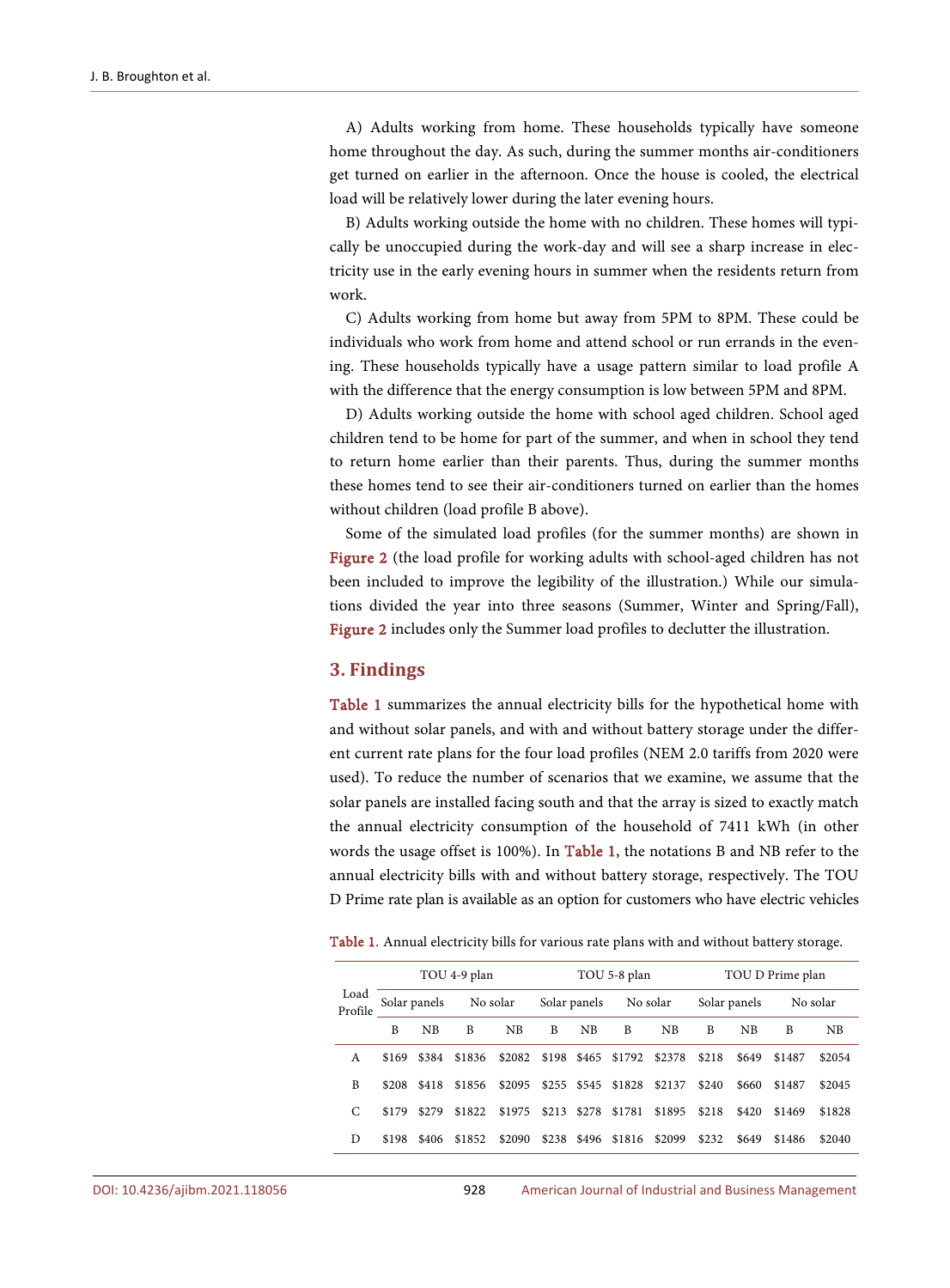or battery storage or heat pumps. Battery storage can be installed even without solar panels, in which case the system would store cheaper electricity from the grid during the daytime, and then use that stored energy later in the evening when the rates are higher. We have, therefore, included that option in the analysis below. [Table 1](#page-6-0) indicates that in all cases having battery storage (column B) results in lower annual electricity bills compared to not having battery storage (column NB).

[Table 2](#page-7-0) summarizes the payback period in years for battery installations under the different rate plans and load profiles. For this analysis we are exclusively looking at the payback period for the battery installation by looking at the marginal benefit of getting the battery installed. For example, a customer on the TOU 4-9 plan under load profile A would save \$215.23 per year by installing a Powerwall II battery which costs \$9768 after the federal tax credit. \$9768 divided by \$215.23 equals 45.38 years. As previously, we assume that the solar panels are installed facing south and that the array is sized to exactly match the annual electricity consumption of the household of 7411 kWh. What [Table 2](#page-7-0) clearly indicates is that under the current rate structure, battery storage is not a good investment for the average household when it is seen merely as a way of reducing annual electricity bills. The minimum payback period across the various load profiles and rate plans for the average household exceeds 17 years, well beyond the 10-year warrantied life of the battery!

[Table 3](#page-7-1) summarizes the payback period in years for battery installations under the different rate plans and load profiles for a household that has solar production and electricity consumption three times as much as for the household in [Table 2.](#page-7-0) The calculations continue to assume that the system includes one Powerwall 2 battery. Even though the payback periods have decreased substantially,

| Load Profile | TOU 4-9 plan |          | TOU 5-8 plan |          | TOU D Prime plan |          |  |
|--------------|--------------|----------|--------------|----------|------------------|----------|--|
|              | Solar panels | No solar | Solar panels | No solar | Solar panels     | No solar |  |
| A            | 45.38        | 40.07    | 36.48        | 33.55    | 22.65            | 17.20    |  |
| B            | 46.56        | 40.82    | 33.78        | 31.62    | 23.25            | 17.52    |  |
| C            | 97.59        | 63.78    | 148.76       | 85.66    | 48.35            | 27.22    |  |
| D            | 46.95        | 41.06    | 37.87        | 34.57    | 23.44            | 17.62    |  |

<span id="page-7-0"></span>Table 2. Payback period (years) for battery storage for the median household.

<span id="page-7-1"></span>Table 3. Payback period (years) for battery storage for a much larger household.

| Load Profile | TOU 4-9 plan |          | TOU 5-8 plan |          | TOU D Prime plan |          |  |
|--------------|--------------|----------|--------------|----------|------------------|----------|--|
|              | Solar panels | No solar | Solar panels | No solar | Solar panels     | No solar |  |
| A            | 19.57        | 21.75    | 13.15        | 13.17    | 9.61             | 9.00     |  |
| B            | 19.96        | 21.75    | 12.56        | 12.82    | 9.80             | 9.00     |  |
| C            | 33.86        | 24.44    | 50.84        | 28.55    | 16.12            | 10.22    |  |
| D            | 20.21        | 21.75    | 13.52        | 13.37    | 9.93             | 9.00     |  |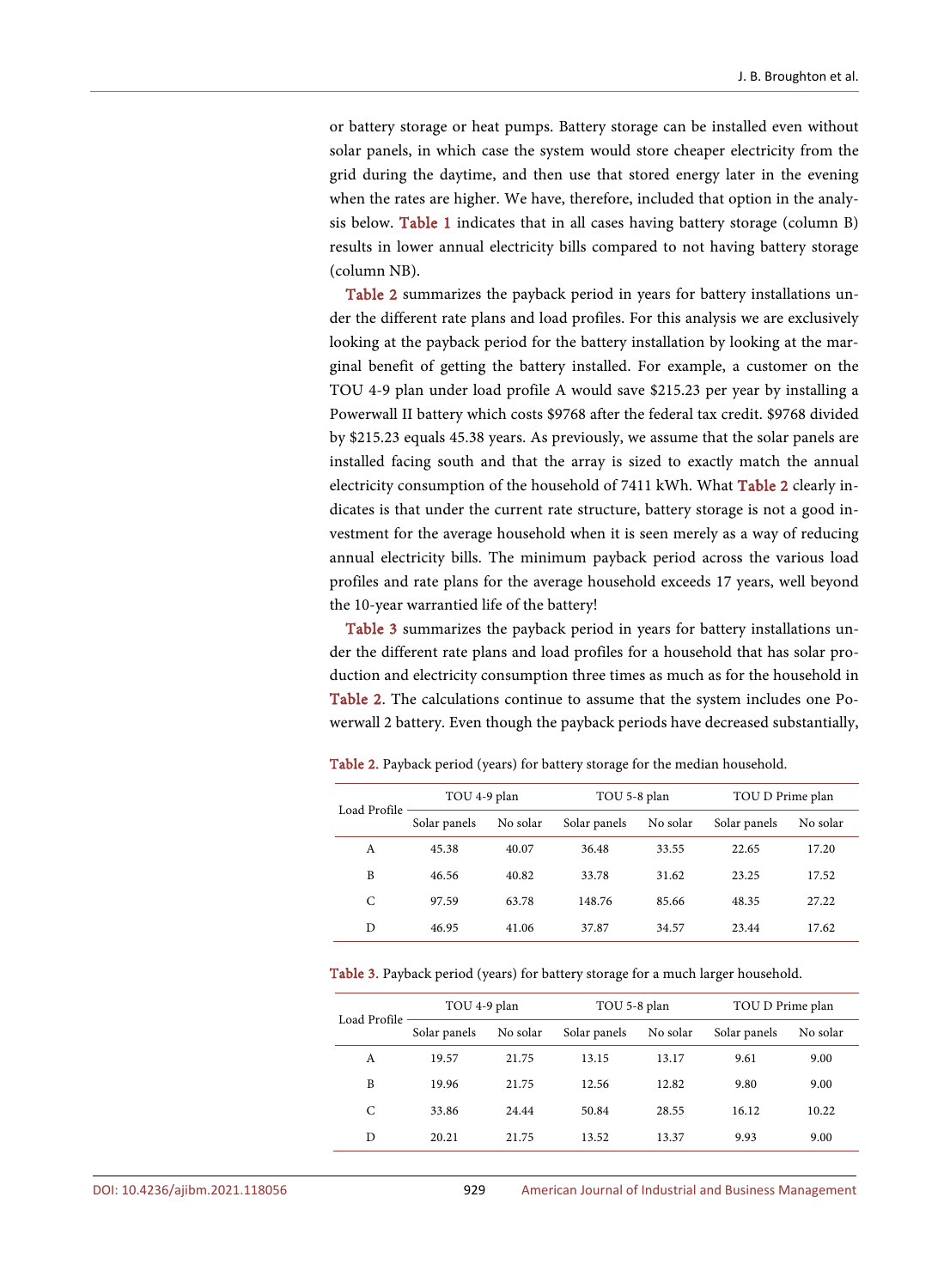battery storage is still not an attractive investment when it is seen merely as a way of reducing the annual electricity bill.

So, when do battery backup installations make sense? The recent extended electrical grid failure in Texas, and the constant threat of rolling power cuts in California during high wind events lead us to consider the benefit of battery storage (when coupled with solar panels) as a way of having electricity in the house for the essential uses during an extended grid failure. However, how do we assign a value to the convenience of having electricity to power the refrigerators and freezers, keep the lights burning, the air filters and CPAP machines running during an extended grid failure? One way to do this is by looking at the cost of alternate emergency power sources.

A small gasoline powered generator may cost only a few hundred dollars, but they are noisy, dependent on fossil fuels, need regular maintenance and resupply, and require the homeowner to run long extension cords from the generator to the essential loads. Further, they must be manually started. Solar generators (portable battery units into which portable solar panels can be plugged) are quiet, do not use fossil fuels to operate, and do not need much maintenance, but they too need to be manually started and require the homeowner to run long extension cords into the house for the essential loads. These portable battery units are available in various battery capacities and at various price points but most of these units are designed for portable use in recreational vehicles and do not have the capacity to meet even 25% of the average daily electrical energy use of the median sized house cited in this study (this house uses 7411 kWh a year or an average of 20.3 kWh a day.) One promising battery is the Bluetti EP500, a new 5.1 kWh portable battery, which is expected to be priced around \$3200 when it comes to the market in the next few months. This battery is expected to provide 4360 kWh of AC power from a full charge for an efficiency of approximately 85%. Two of these Bluetti EP500 batteries would provide about 72% of the capacity of one Powerwall 2, or about 43% of the daily energy use of the median household cited in this paper. The cost of getting a manual transfer switch and portable solar panels to connect to this battery system would increase the cost of this installation to over \$9000. The grid tied solar panels that solar customers have cannot be connected to these batteries as per code. Further, these portable batteries do not qualify for the federal tax credit. With the price of this portable battery solution approaching the after tax credit installed cost of the Tesla Powerwall 2 and still falling significantly short of the Powerwall 2 in terms of functionality (for example the Powerwall 2 can automatically and seamlessly switch over to battery power during a grid failure which the portable battery solutions cannot), we conclude that customers who are in regions of the country where grid failures are common and who wish to have an electrical backup solution that is quiet, maintenance free and automatic, and which has enough capacity to power a large percentage of the daily energy usage of the household, should consider installing a battery storage system that is coupled to their solar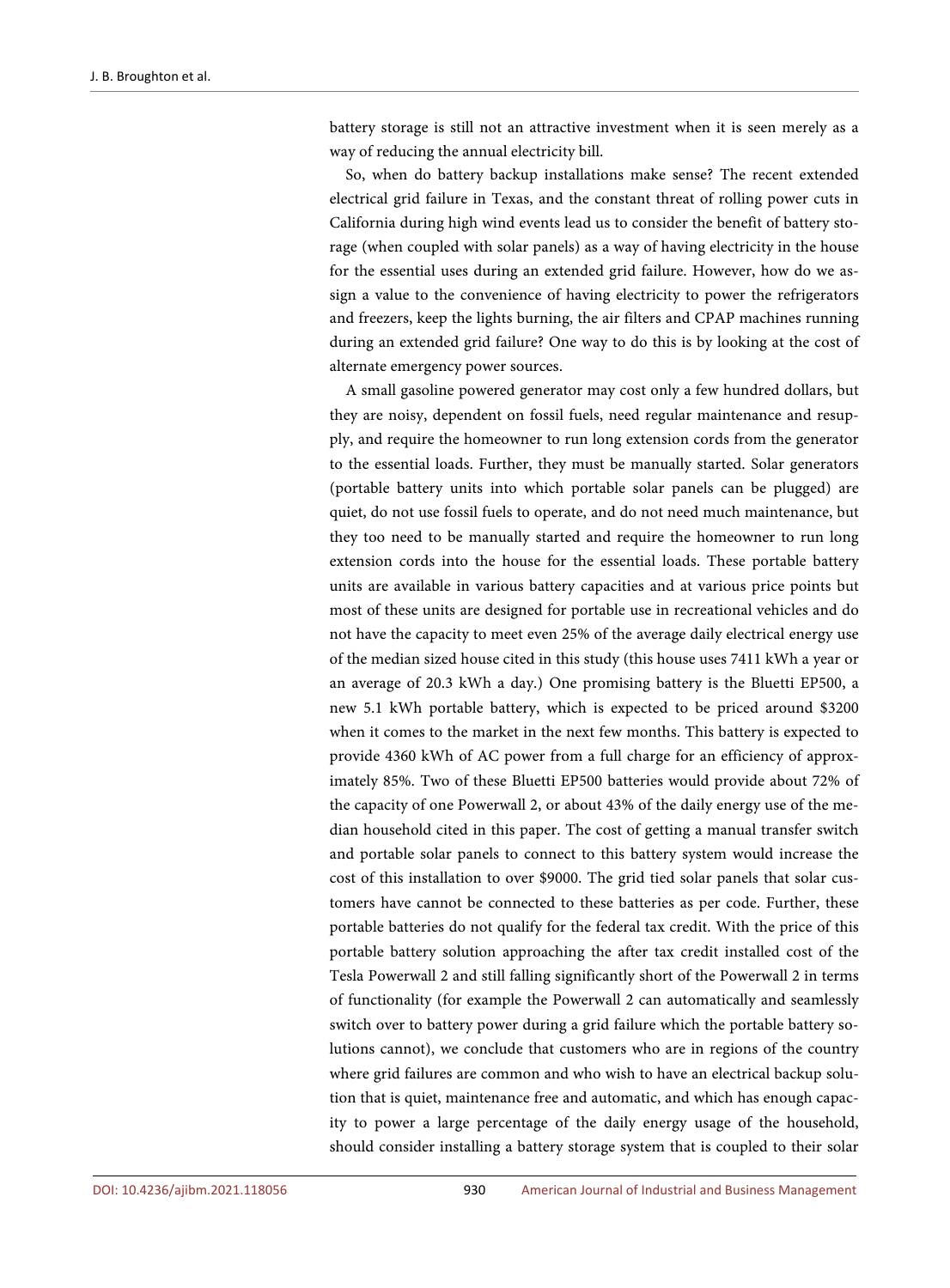panel array. Such a battery-coupled solar panel array system will provide homeowners peace of mind in knowing that their batteries will automatically kick in when the grid fails and with some judicious use, the home can remain powered indefinitely, if there are not too many cloudy days in a stretch.

#### **4. Conclusion**

Battery storage has often been suggested as a way for solar consumers on time-of-use rate plans to reduce their utility bills by storing the excess solar generated electricity in the batteries when rates are low, and then utilizing that energy to run the household loads later in the day when the rates are higher. In theory this seems to be a very sound proposition. But as our analyses show, battery storage solutions are difficult to justify financially solely to reduce utility bills. However, battery storage (when coupled with solar panels) may make sense in areas where regular grid failures and rolling black-outs are common and where the homeowner wishes to have a low noise, low maintenance, low carbon footprint, low intervention solution that can power a large portion of the home's electrical load during a sustained power outage.

#### **Limitations and Future Research**

While the data used in this study come from southern California, the conclusions are applicable to all of California. However, different states have different tariff structures, and a future paper could examine the economic viability of battery storage in other states within the United States and elsewhere. In our analysis of the economics of battery storage solutions we examined the cost savings (avoided costs in electrical utility bills) that a solar customer may enjoy by getting a battery installed. In calculating these savings, we used the current utility rates charged by SCE for customers under NEM 2.0. Will the new tariffs under NEM 3.0 (that is expected to go into force in 2022) change the economic viability of battery storage solutions? This should be studied once the NEM 3.0 program and tariffs are finalized. [Ybarra, Broughton and Nyer](#page-10-5) (2021) have found some evidence for the claims made by the IOUs that solar panel installations under the current net metering program favor the wealthier customers and that this leads to an inequitable situation with non-solar customers shouldering the lion's share of the fixed costs incurred by the IOUs. NEM 3.0 is expected to be less beneficial to customers who go solar after NEM 2.0 ends. What impact will NEM 3.0 have on new residential solar panel installations starting 2022? Will, as many in the solar industry claim, an adverse NEM 3.0 program lead to a steep fall in the number of residential solar panel installations? Once again, this is something that should be examined in the future.

#### **Conflicts of Interest**

The authors declare no conflicts of interest regarding the publication of this paper.